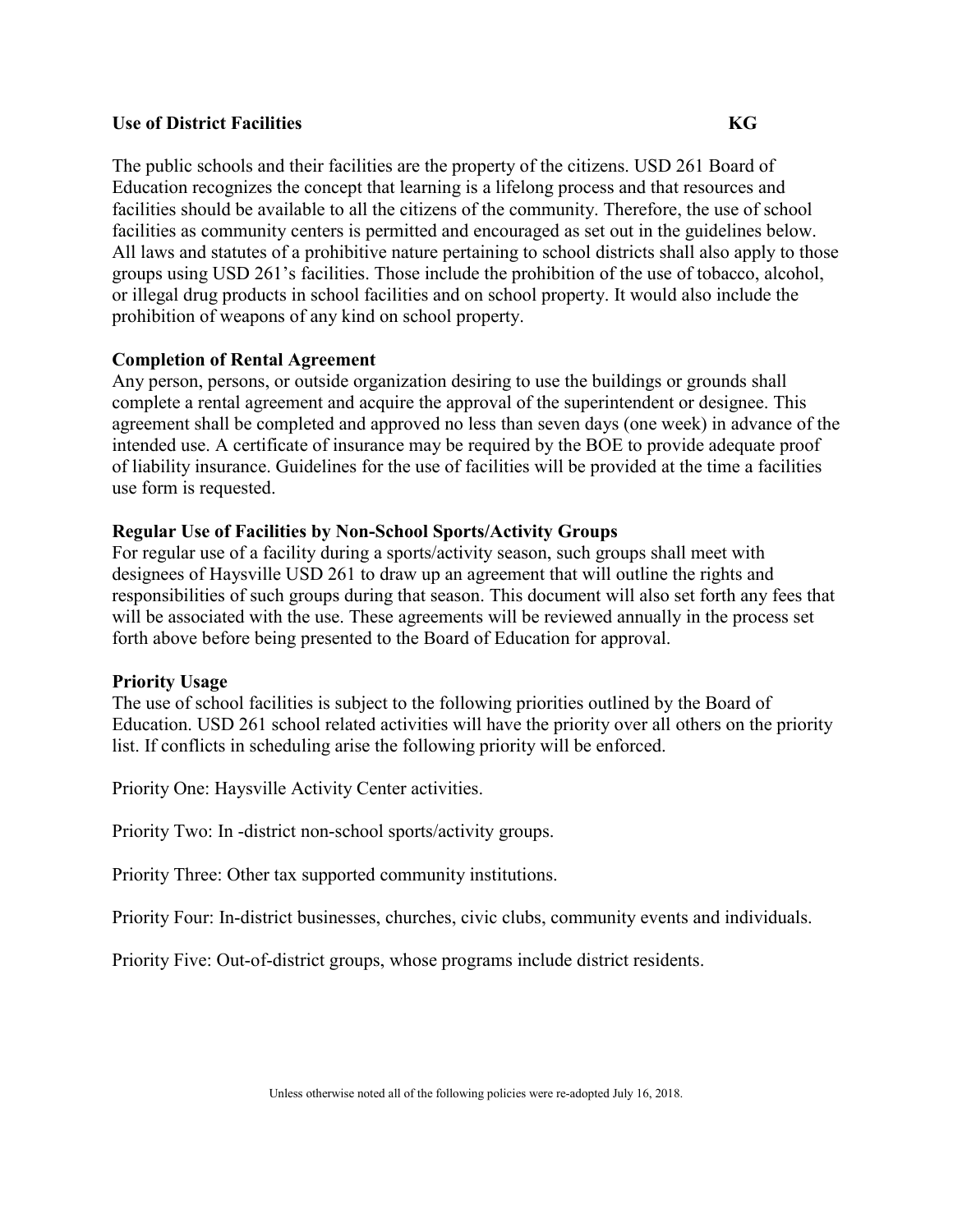## **Schedule of Rental Rates for School Facilities (Per Day Per Use)**

**A.** CHS Theater \$100.00 CHS Theater (stage only for rehearsals) 20.00 CHS Gymnasiums 100.00 CHS Swimming Pool 100.00 CHS Cafeteria/Commons 50.00 CHS Classroom 15.00 HMS Gymnasiums 100.00 HMS Cafeteria 50.00 HMS Multipurpose Room 50.00 HMS Classroom 15.00 Elementary School Gymnasiums 50.00 Elementary School Cafeterias 25.00 Elementary School Classrooms 15.00 Administrative Office Board Room or Conference Room 25.00 Other District Facilities/Grounds As determined by Supt. or Designee

**B.** Kitchen facilities at any of the schools are available to outside groups only when authorized by the Superintendent or Designee. Any such approval for use of these areas will require the use of District food service employees and the utilization fee will be established by the Superintendent or designee.

**C.** If a custodian is required to be on duty or clean-up is involved, charges will be added at the rate of \$20.00 per hour during the week and \$30 per hour on weekends. A custodian must be on duty if the group using the facility numbers more than 30.

**D.** If special personnel are required, such as lighting or sound operators, charges will be added at the rate of \$20.00 per hour during the week and \$30 per hour on weekends.

**E.** Should users request air conditioning or heating when it is not otherwise in operation, a charge per hour will be assessed. If the facility requires pre-cooling/heating prior to actual use, a minimum of one hour's fee will be charged. Rates per hour will be \$8.00 for small spaces and \$15.00 per hour for large spaces.

**F.** Request for use of school facilities should be directed to the supervisor of the facility desired.

**G.** Additional fees may be charged if property of USD 261 is damaged or left in worse condition than when rented.

**H.** No activities may be scheduled before 12:00 noon or after 6:00 p.m. on Sundays unless approved by the Board of Education. Exceptions maybe made with Superintendent or Designee approval.

**I.** All requests for pool use must comply with the district POOL USE GUIDELINES.

Unless otherwise noted all of the following policies were re-adopted July 16, 2018.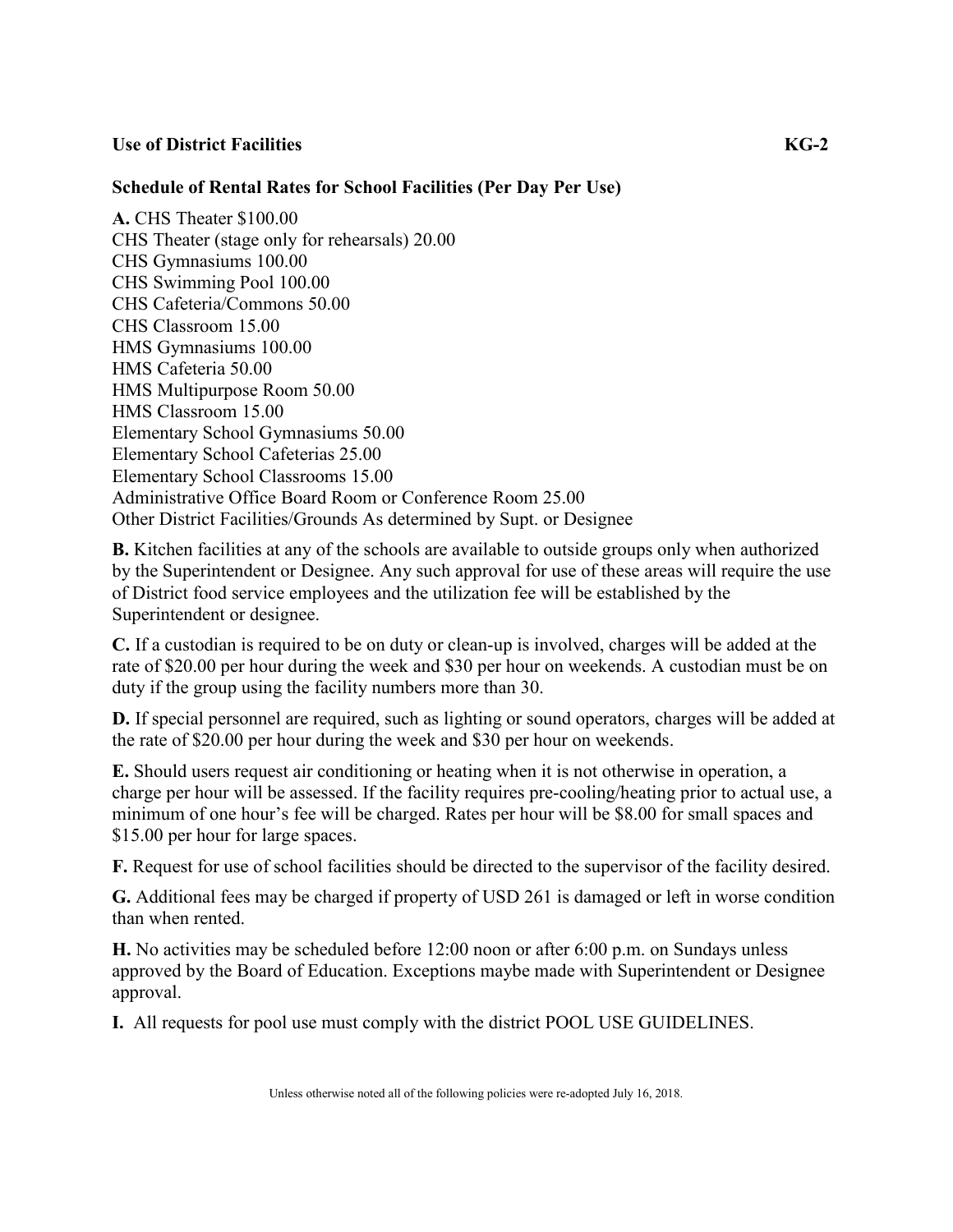#### **Exemptions to Fees**  *Class I*

: No building rental fees shall be charged to the following groups for activities serving district residents:

1. School affiliated organizations including, but not limited to, parent teacher groups, booster clubs, alumni organizations, or community service meetings.

2. Governmental units.

3. Local (public school age) youth groups such as Boys Scouts and Girl Scouts.

4. The Haysville Chamber of Commerce.

5. In-district non-school sports/activity groups open to all district residents.

6. Other civic and community organizations as determined by the USD 261 superintendent or designee.

# *Any group may incur a custodial expense when custodians are not already on duty.*

# *Class II*

: Fees shall be charged to local non-profit and service organizations:

- 1. In-district churches (located within the boundaries of Haysville USD 261).
- 2. Private individuals.

3. Private or social groups.

# *Class III*

: For-profit business concerns, sectarian, partisan, and out-of-district groups or organizations shall not be granted rental rights without approval of the Superintendent or Designee. Utilization fees and other charges will be set by the Superintendent or Designee.

1. For-profit businesses that utilize facilities on multiple occasions may be charged an escalating fee. This fee will be determined by the Superintendent or Designee.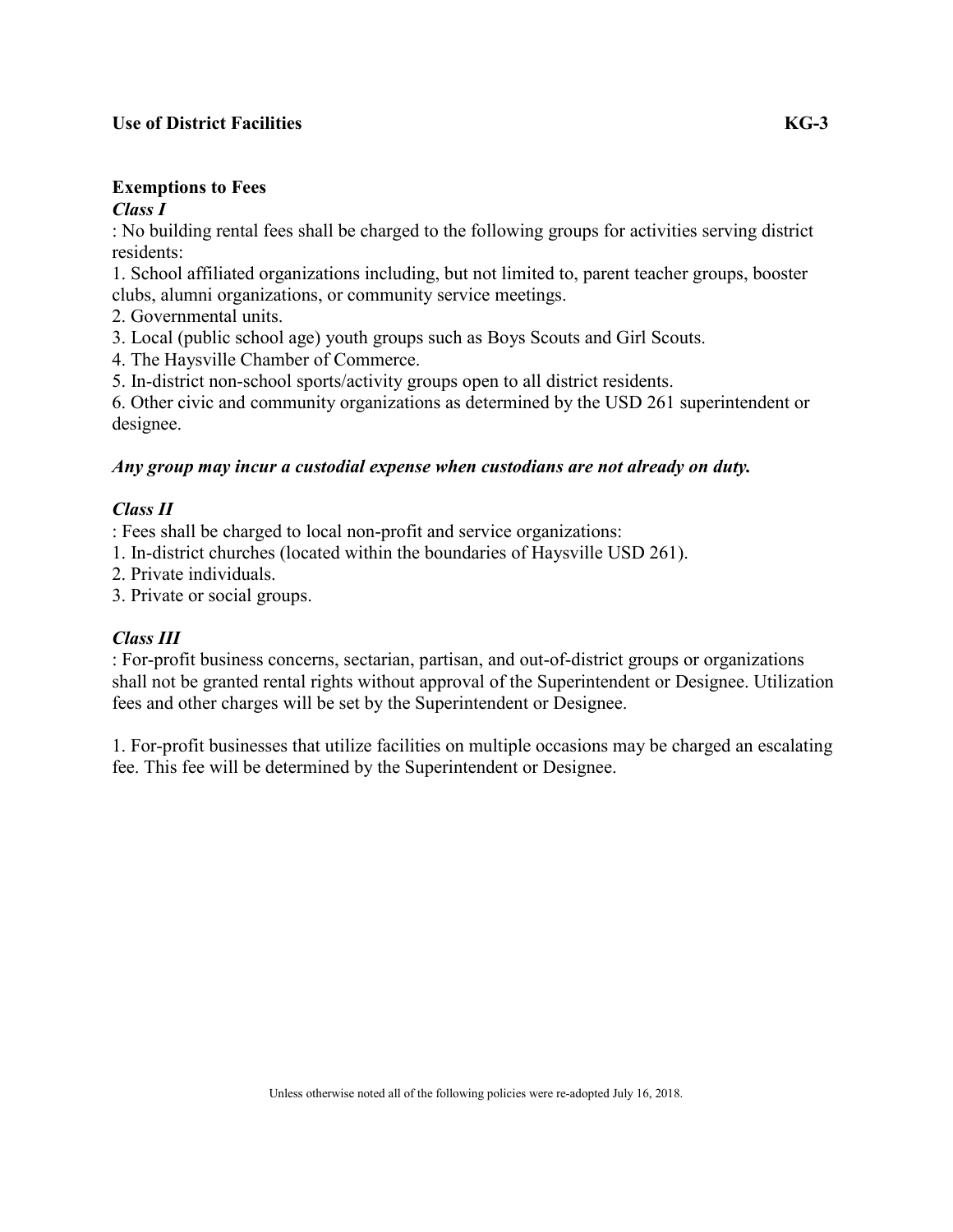# **POOL USE GUIDELINES**

In the event of the immediate need for pool maintenance or a scheduled school activity, the Facility Usage Department has the authority to cancel any pool event. All school activities have priority.

**1.** All events must be covered by a minimum of \$1,000,000 liability insurance naming the Haysville Unified School District as an additional insured or certificate holder.

**2.** All renters must provide an American Red Cross, ELLIS or YMCA certified lifeguard for pool rental.

**3.** You will not be allowed in the pool area until your scheduled time. Please arrive no earlier than 5 or 10 minutes before your confirmed time.

**4.** Food and/or drink, including water bottles, are not allowed in pool area.

**5.** Due to health concerns, non-toilet trained individuals must wear swim diapers or plastic pants while in pool.

**6.** No pool toys are allowed in the pools and use of District pool equipment is prohibited.

**7.** Starting platforms and diving boards are to be used by swim team members only.

**8.** In accordance with safe schools, no water guns are allowed.

**9.** No stereos, sound equipment or electrical devices of any kind are allowed in pool area.

**10.** Bleeding, vomiting and/or toilet accidents in the pool must be reported immediately to the building facilitator or custodian. Due to health concerns, everyone will be removed from the pool immediately.

**11.** Please be respectful to all building facilitators, custodial staff, lifeguards and school property. Failure to do so may lead to suspension of rental privileges and/or reimbursement for any property damage.

**12.** Do not sit on handrails.

**13.** No running on pool decks.

**14.** No diving, flips, etc. off the side of the pool.

Unless otherwise noted all of the following policies were re-adopted July 16, 2018. **15.** Adults need to be within arm's reach of children using flotation devices.